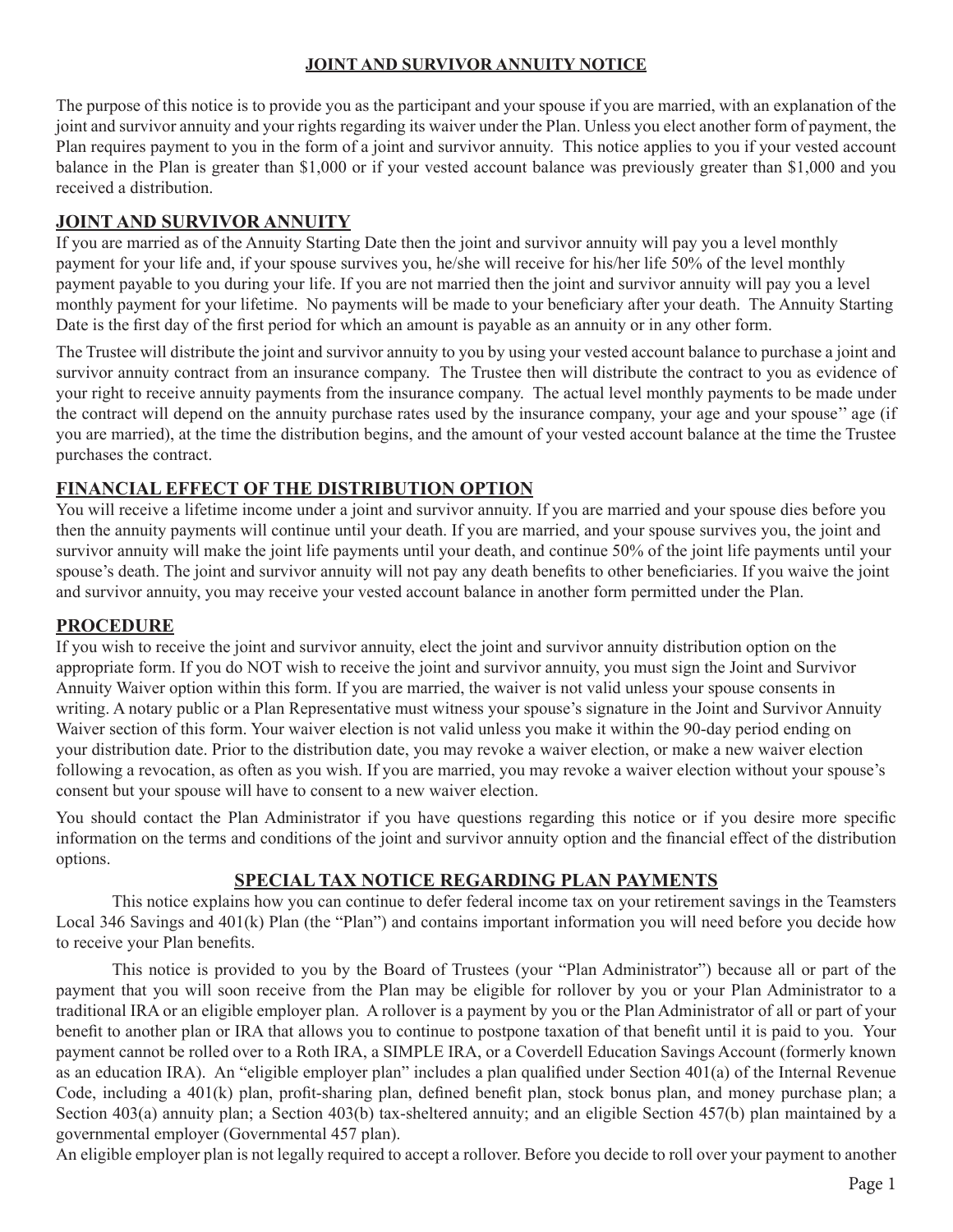employer plan, you should find out whether the plan accepts rollovers and, if so, the types of distributions it accepts as a rollover. You should also find out about any documents that are required to be completed before the receiving plan will accept a rollover. Even if a plan accepts rollovers, it might not accept rollovers of certain types of distributions, such as after-tax amounts. If this is the case, and your distribution includes after-tax amounts, you may wish instead to roll your distribution over to a traditional IRA or split your rollover amount between the employer plan in which you will participate and a traditional IRA. If an employer plan accepts your rollover, the plan may restrict subsequent distributions of the rollover amount or may require your spouse's consent for any subsequent distribution. A subsequent distribution from the plan that accepts your rollover may also be subject to different tax treatment than distributions from this Plan. Check with the administrator of the plan that is to receive your rollover prior to making the rollover.

If you have additional questions after reading this notice, you can contact your Plan Administrator at 2002 London Road, Suite 300, Duluth, Minnesota, 55812 or by telephone at 218-727-7929.

### **SUMMARY**

There are two ways you may be able to receive a Plan payment that is eligible for rollover:

- (1) Certain payments can be made directly to a traditional IRA that you establish or to an eligible employer plan that will accept it and hold it for your benefit ("DIRECT ROLLOVER"), or;
- (2) The payment can be PAID TO YOU.

If you choose a DIRECT ROLLOVER:

- Your payment will not be taxed in the current year and no income tax will be withheld.
- You choose whether your payment will be made directly to your traditional IRA or to an eligible employer plan that accepts your rollover. Your payment cannot be rolled over to a Roth IRA, a SIMPLE IRA, or a Coverdell Education Savings Account because these are not traditional IRAs.
- The taxable portion of your payment will be taxed later when you take it out of the traditional IRA or the eligible employer plan. Depending on the type of plan, the later distribution may be subject to different tax treatment than it would be if you received a taxable distribution from this Plan.

If you choose to have a Plan payment that is eligible for rollover PAID TO YOU:

- You will receive only 80% of the taxable amount of the payment, because the Plan Administrator is required to withhold 20% of that amount and send it to the IRS as income tax withholding to be credited against your taxes.
- The taxable amount of your payment will be taxed in the current year unless you roll it over. Under limited circumstances, you may be able to use special tax rules that could reduce the tax you owe. However, if you receive the payment before age 59  $\frac{1}{2}$ , you may have to pay an additional 10% tax.
- You can roll over all or part of the payment by paying it to your traditional IRA or to an eligible employer plan that accepts your rollover within 60 days after you receive the payment. The amount rolled over will not be taxed until you take it out of the traditional IRA or the eligible employer plan.
- If you want to roll over 100% of the payment to a traditional IRA or an eligible employer plan, you *must find other money to replace the 20% of the taxable portion that was withheld.* If you roll over only the 80% that you received, you will be taxed on the 20% that was withheld and that is not rolled over.

*Your Right to Waive the 30-Day Notice Period.* Generally, neither a direct rollover nor a payment can be made from the plan until at least 30 days after your receipt of this notice. Thus, after receiving this notice, you have at least 30 days to consider whether or not to have your withdrawal directly rolled over. If you do not wish to wait until this 30-day notice period ends before your election is processed, you may waive the notice period by making an affirmative election indicating whether or not you wish to make a direct rollover. Your withdrawal will then be processed in accordance with your election as soon as practical after it is received by the Plan Administrator.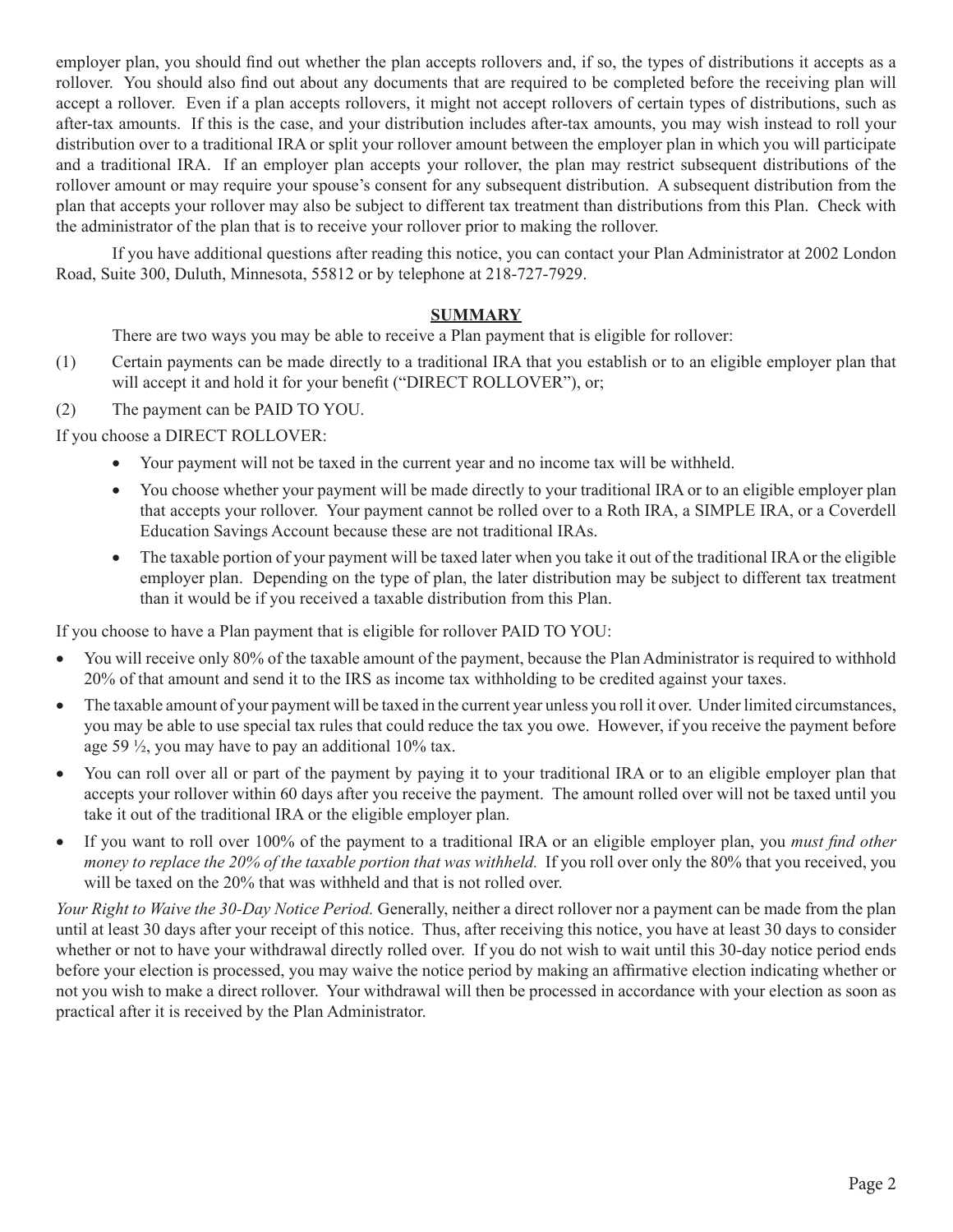#### **MORE INFORMATION**

| $\mathbf{I}$ |                                                                                                                                                                                                                                                                                                                                   |  |
|--------------|-----------------------------------------------------------------------------------------------------------------------------------------------------------------------------------------------------------------------------------------------------------------------------------------------------------------------------------|--|
|              |                                                                                                                                                                                                                                                                                                                                   |  |
|              | III. PAYMENT PAID TO YOU $\ldots$ $\ldots$ $\ldots$ $\ldots$ $\ldots$ $\ldots$ $\ldots$ $\ldots$ $\ldots$ $\ldots$ $\ldots$ $\ldots$ $\ldots$ $\ldots$ $\ldots$ $\ldots$ $\ldots$ $\ldots$ $\ldots$ $\ldots$ $\ldots$ $\ldots$ $\ldots$ $\ldots$ $\ldots$ $\ldots$ $\ldots$ $\ldots$ $\ldots$ $\ldots$ $\ldots$ $\ldots$ $\ldots$ |  |
|              | IV. SURVIVING SPOUSES, ALTERNATE PAYEES,                                                                                                                                                                                                                                                                                          |  |
|              |                                                                                                                                                                                                                                                                                                                                   |  |

### I. **PAYMENTS THAT CAN AND CANNOT BE ROLLED OVER**

Payments from the Plan may be "eligible rollover distributions." This means that they can be rolled over to a traditional IRA or to an eligible employer plan that accepts rollovers. Payments from a plan cannot be rolled over to a Roth IRA, a SIMPLE IRA, or a Coverdell Education Savings Account. Your Plan Administrator should be able to tell you what portion of your payment is an eligible rollover distribution.

You CANNOT roll over after-tax contributions to a governmental 457 plan. If you want to roll over your after-tax contributions to an employer plan that accepts these rollovers, you cannot have the after-tax contributions paid to you first. You must instruct the Plan Administrator of this Plan to make a direct rollover on your behalf. Also, you cannot first roll over after-tax contributions to a traditional IRA and then roll over that amount into an employer plan.

The following types of payments *cannot* be rolled over:

*Payments Spread over Long Periods.* You cannot roll over a payment if it is part of a series of equal (or almost equal) payments that are made at least once a year and that will last for:

- your lifetime (or a period measured by your life expectancy), or
- your lifetime and your beneficiary's lifetime (or a period measured by your joint life expectancies), or
- a period of 10 years or more.

*Required Minimum Payments.* Beginning when you reach age 70 ½ or retire, whichever is later, a certain portion of your payment cannot be rolled over because it is a "required minimum payment" that must be paid to you.

*Hardship Distributions.* A hardship distribution cannot be rolled over.

The Plan Administrator of this Plan should be able to tell you if your payment includes amounts which cannot be rolled over.

#### **II. DIRECT ROLLOVER**

A DIRECT ROLLOVER is a direct payment of the amount of your Plan benefits to a traditional IRA or an eligible employer plan that will accept it. You can choose a DIRECT ROLLOVER of all or any portion of your payment that is an eligible rollover distribution, as described in Part I above. You are not taxed on any taxable portion of your payment for which you choose a DIRECT ROLLOVER until you later take it out of the traditional IRA or eligible employer plan. In addition, no income tax withholding required for any portion of your Plan benefits for which you choose a DIRECT ROLLOVER. This Plan might not let you choose a DIRECT ROLLOVER if your distributions for the year are less than \$200.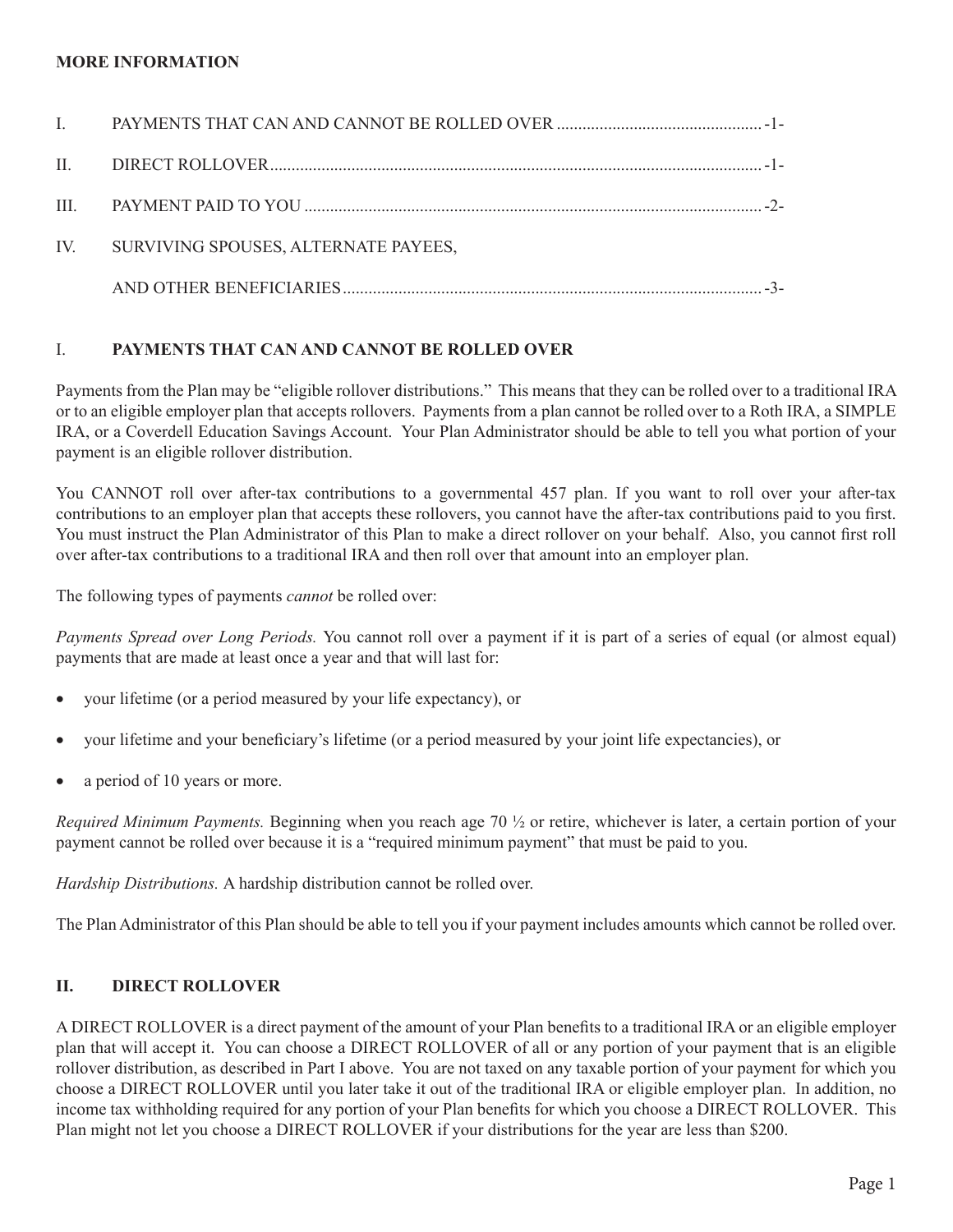*DIRECT ROLLOVER to a Traditional IRA.* You can open a traditional IRA to receive the direct rollover. If you choose to have your payment made directly to a traditional IRA, contact an IRA sponsor (usually a financial institution) to find out how to have your payment made in a direct rollover to a traditional IRA at that institution. If you are unsure of how to invest your money, you can temporarily establish a traditional IRA to receive the payment. However, in choosing a traditional IRA, you may wish to make sure that the traditional IRA you choose will allow you to move all or a part of your payment to another traditional IRA at a later date, without penalties or other limitations. See IRS Publication 590, *Individual Retirement Arrangements,* for more information on traditional IRAs (including limits on how often you can roll over between IRAs).

*DIRECT ROLLOVER to a Plan.* If you are employed by a new employer that has an eligible employer plan, and you want a direct rollover to that plan, ask the plan administrator of that plan whether it will accept your rollover. An eligible employer plan is not legally required to accept a rollover. Even if your new employer's plan does not accept a rollover, you can choose a DIRECT ROLLOVER to a traditional IRA. If the employer plan accepts your rollover, the plan may provide restrictions on the circumstances under which you may later receive a distribution of the rollover amount or may require spousal consent to any subsequent distribution. Check with the plan administrator of that plan before making your decision.

*DIRECT ROLLOVER of a Series of Payments.* If you receive a payment that can be rolled over to a traditional IRA or an eligible employer plan that will accept it, and it is paid in a series of payments for less than 10 years, your choice to make or not make a DIRECT ROLLOVER for a payment will apply to all later payments in the series until you change your election. You are free to change your election for any later payment in the series.

*Change in Tax Treatment Resulting from a DIRECT ROLLOVER.* The tax treatment of any payment from the eligible employer plan or traditional IRA receiving your DIRECT ROLLOVER might be different than if you received your benefit in a taxable distribution directly from the Plan. For example, if you were born before January 1, 1936, you might be entitled to ten-year averaging or capital gain treatment, as explained below. However, if you have your benefit rolled over to a Section 403(b) tax-sheltered annuity, a Governmental 457 plan, or a traditional IRA in a DIRECT ROLLOVER, your benefit will no longer be eligible for that special treatment. See the sections below entitled "Additional 10% Tax if You Are under Age 59 ½" and "Special Tax Treatment if You Were Born before January 1, 1936."

## III. **PAYMENT PAID TO YOU**

If your payment can be rolled over (see Part I above) and the payment is made to you in cash, it is subject to 20% federal income tax withholding on the taxable portion (state tax withholding may also apply). The payment is taxed in the year you receive it unless, within 60 days, you roll it over to a traditional IRA or an eligible employer plan that accepts rollovers. If you do not roll it over, special tax rules may apply.

Income Tax Withholding:

*Mandatory Withholding.* If any portion of your payment can be rolled over under Part I above and you do not elect to make a DIRECT ROLLOVER, the Plan is required by law to withhold 20% of the taxable amount. This amount is sent to the IRS as federal income tax withholding. For example, if you can roll over a taxable payment of \$10,000, only \$8,000 will be paid to you because the Plan must withhold \$2,000 as income tax. However, when you prepare your income tax return for the year, unless you make a rollover within 60 days (see "Sixty-Day Rollover Option" below), you must report the full \$10,000 as a taxable payment from the Plan. You must report the \$2,000 as tax withheld, and it will be credited against any income tax you owe for the year. There will be no income tax withholding if your payments for the year are less than \$200. *Voluntary Withholding.* If any portion of your payment is taxable but cannot be rolled over under Part I above, the mandatory withholding rules described above do not apply. In this case, you may elect not to have withholding apply to that portion. If you do nothing, an amount will be taken out of this portion of your payment for federal income tax withholding. To elect out of withholding, ask the Plan Administrator for the election form and related information.

*Sixty Day Rollover Option.* If you receive a payment that can be rolled over under Part I above, you can still decide to roll over all or part of it to a traditional IRA or to an eligible employer plan that accepts rollovers. If you decide to roll over, you *must contribute the amount of the payment you received to a traditional IRA or eligible employer plan within 60 days after you receive the payment.* The portion of your payment that is rolled over will not be taxed until you take it out of the traditional IRA or the eligible employer plan.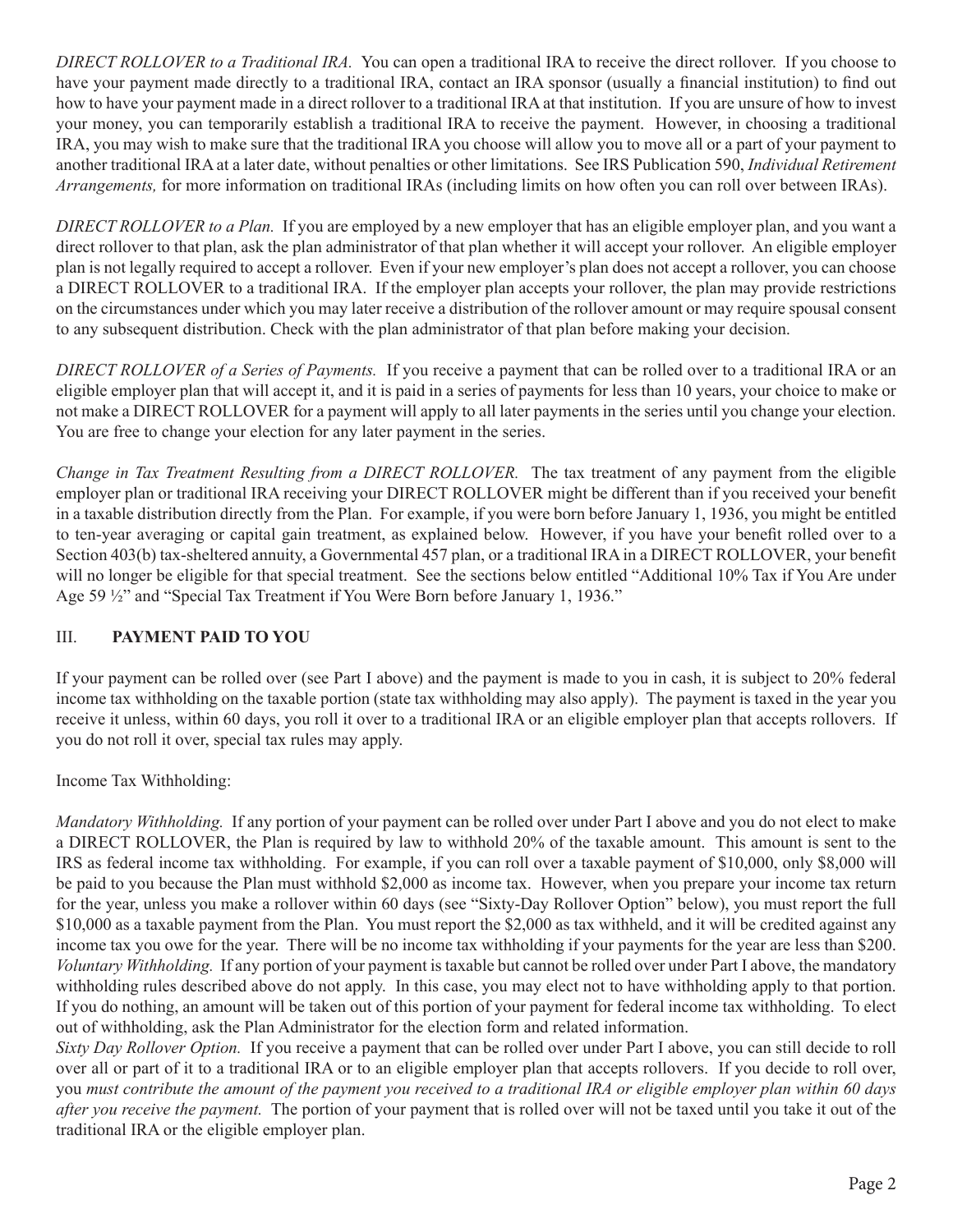You can roll over up to 100% of your payment that can be rolled over under Part I above, including an amount equal to the 20% of the taxable portion that was withheld. If you choose to roll over 100%, you must find other money within the 60-day period to contribute to the traditional IRA or the eligible employer plan, to replace the 20% that was withheld. On the other hand, if you roll over only the 80% of the taxable portion that you received, you will be taxed on the 20% that was withheld.

*Example:* The taxable portion of your payment that can be rolled over under Part I above is \$10,000, and you choose to have it paid to you. You will receive \$8,000, and \$2,000 will be sent to the IRS as income tax withholding. Within 60 days after receiving the \$8,000, you may roll over the entire \$10,000 to a traditional IRA or an eligible employer plan. To do this, you roll over the \$8,000 you received from the Plan, and you will have to find \$2,000 from other sources (your savings, a loan, etc.). In this case, the entire \$10,000 is not taxed until you take it out of the traditional IRA or an eligible employer plan. If you roll over the entire \$10,000, when you file your income tax return you may get a refund of part or all of the \$2,000 withheld.

If, on the other hand, you roll over only \$8,000, the \$2,000 you did not roll over is taxed in the year it was withheld. When you file your income tax return, you may get a refund of part of the \$2,000 withheld. (However, any refund is likely to be larger if you roll over the entire \$10,000.)

*Additional 10% Tax If You Are under Age 59 ½ .* If you receive a payment before you reach age 59 ½ and you do not roll it over, then, in addition to the regular income tax, you may have to pay an extra tax equal to 10% of the taxable portion of the payment. The additional 10% tax generally does not apply to (1) payments that are paid after you separate from service with your employer during or after the year you reach age 55, (2) payments that are paid because you retire due to disability, (3) payments that are paid as equal (or almost equal) payments over your life or life expectancy (or your and your beneficiary's lives or life expectancies), (4) dividends paid with respect to stock by an employee stock ownership plan (ESOP) as described in Code Section  $404(k)$ , (5) payments that are paid directly to the government to satisfy a federal tax levy, (6) payments that are paid to an alternate payee under a Qualified Domestic Relations Order, or (7) payments that do not exceed the amount of your deductible medical expenses. See IRS Form 5329 for more information on the additional 10% tax.

The additional 10% tax will not apply to distributions from a governmental 457 plan, except to the extent the distribution is attributable to an amount you rolled over to that plan (adjusted for investment returns) from another type of eligible employer plan or IRA. Any amount rolled over from a governmental 457 plan to another type of eligible employer plan or to a traditional IRA will become subject to the additional 10% tax if it is distributed to you before you reach age 59  $\frac{1}{2}$ , unless one of the exceptions applies.

*Special Tax Treatment If You Were Born before January 1, 1936*. If you receive a payment from a plan qualified under Section 401(a) or a Section 403(a) annuity plan that can be rolled over under Part I and you do not roll it over to a traditional IRA or an eligible employer plan, the payment will be taxed in the year you receive it. However, if the payment qualifies as a "lump sum distribution," it may be eligible for special tax treatment. (See also "Employer Stock or Securities", below.) A lump sum distribution is a payment, within one year, of your entire balance under the Plan (and certain other similar plans of the employer) that is payable to you after you have reached age 59 ½ or because you have separated from service with your employer (or, in the case of a self-employed individual, after you have reached age 59  $\frac{1}{2}$  or have become disabled). For a payment to be treated as a lump sum distribution, you must have been a participant in the plan for at least five years before the year in which you received the distribution. The special tax treatment for lump sum distributions that may be available to you is described below.

*Ten-Year Averaging.* If you receive a lump sum distribution and you were born before January 1, 1936, you can make a one-time election to figure the tax on the payment by using "10-year averaging" (using 1986 tax rates). Ten-year averaging often reduces the tax you owe.

## I. **SURVIVING SPOUSES, ALTERNATE PAYEES, AND OTHER BENEFICIARIES**

In general, the rules summarized above that apply to payments to employees also apply to payments to surviving spouses of employees and to spouses or former spouses who are "alternate payees." You are an alternate payee if your interest in the Plan results from a "Qualified Domestic Relations Order," which is an order issued by a court, usually in connection with a